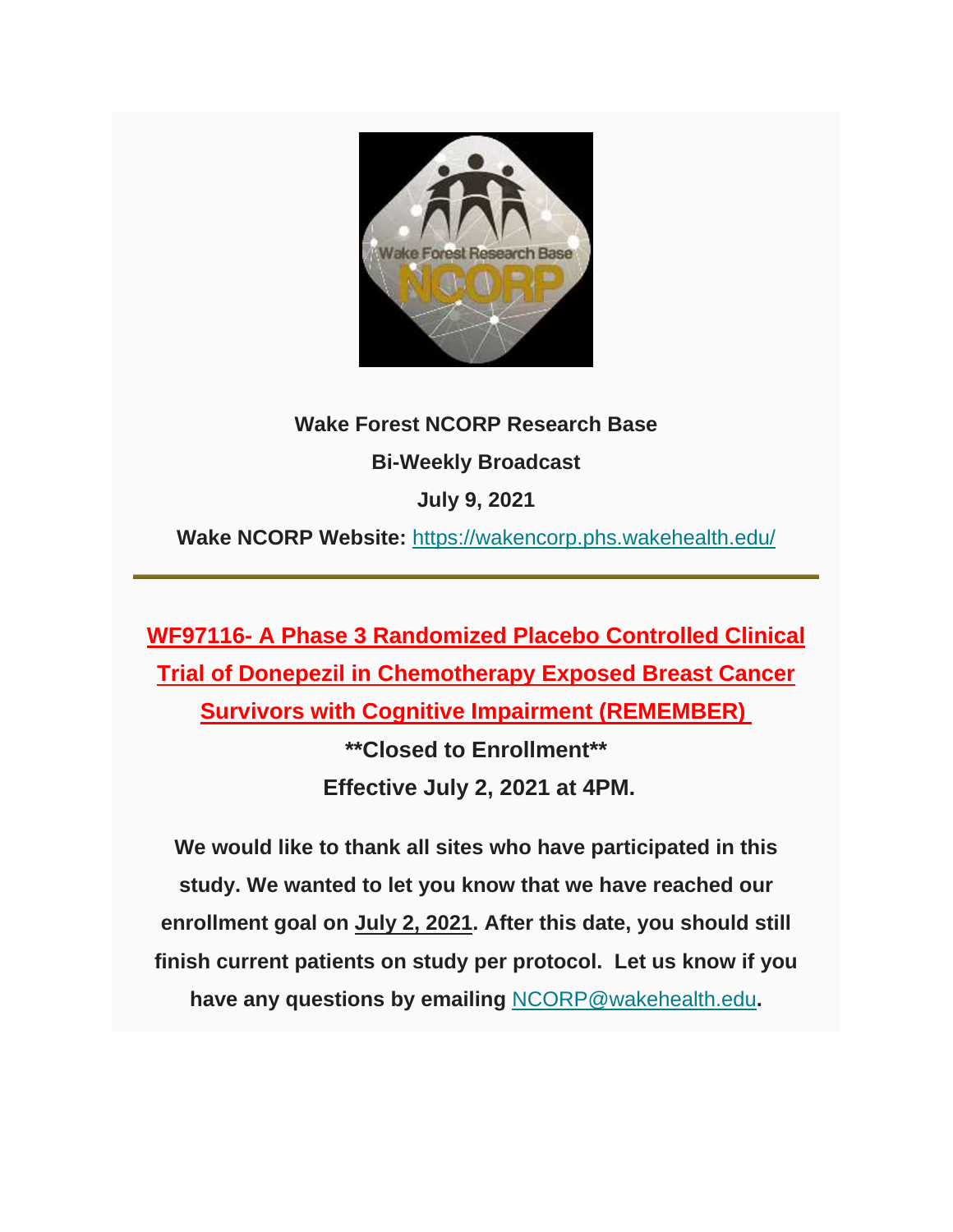## **Shout out to Wake Forest Baptist Comprehensive Cancer Center - Clemmons for enrolling the final participant!**

#### **What's Next?**

- 1. Please keep this study active at your site until the WAKE NCORP Research Base gives your site permission to contact your IRB to closeout this study.
- 2. We ask that you still keep your data records for this study available until you have received notice from the WAKE NCORP Research Base that all data has been cleaned.
- 3. Until this study has been officially closed by the WAKE NCORP Research Base, your site may still be audited on this study.
- 4. When you are given permission to close at your site, please forward a copy of your IRB letter confirming your study's closure to [NCORP@wakehealth.edu.](mailto:NCORP@wakehealth.edu)

# **Annual Meeting Survey**

**The Wake Forest NCORP RB annual meeting will take place in Asheville, NC on October 4-6, 2021, with a planned virtual option. We would like all members of the NCORP network (CRAs, data & regulatory staff, PIs, administrators, and CCDR leads) to respond to this brief 3 question survey regarding your attendance to help us finalize arrangements.**

<https://redcap.link/WFNCORP2021AnnualMeeting>

**Thanks for your assistance!**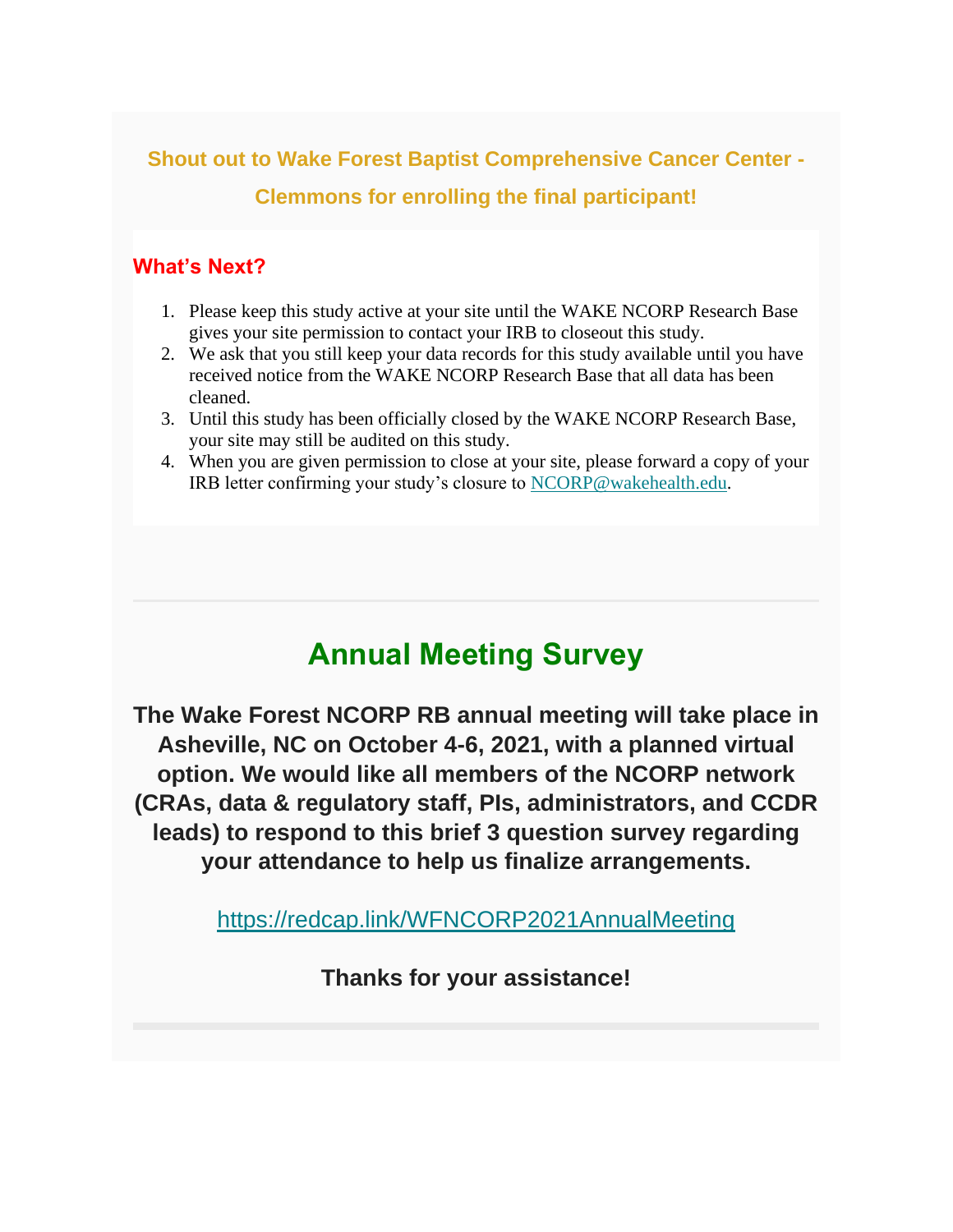### **Study Updates**

### **WF-1805CD - HN-STAR - Implementing and Effectiveness Trial of HN-STAR**

#### **Amendment 3 has been approved by the CIRB, we expect to activate mid to late July.**

#### **Changes to the protocol will include:**

- Expand eligibility criteria to include participants who are ≤12 months post-completed treatment for HNC
- Add Pre-Implementation Call survey
- Add End of Study Survey
- Waiver of documentation of consent for PCP
- Remove the limit on the number of designated clinicians (DC)

#### **Join us on upcoming Site Call on July 21, 2021 for all the details.**

**If your site has been approved for participant accrual, please be on the lookout for a survey from the WF Research Base.**

#### **WF-30917CD - TELEHEALTH – A Stepped-Care Telehealth Approach to Treat Distress in Cancer Survivors**

- This study will be closing to enrollment September 17, 2021. Please make every effort to screen for these participants.
- Still accepting new sites! If your site would like to participate or would like to schedule a refresher, email NCORP@wakehealth.edu.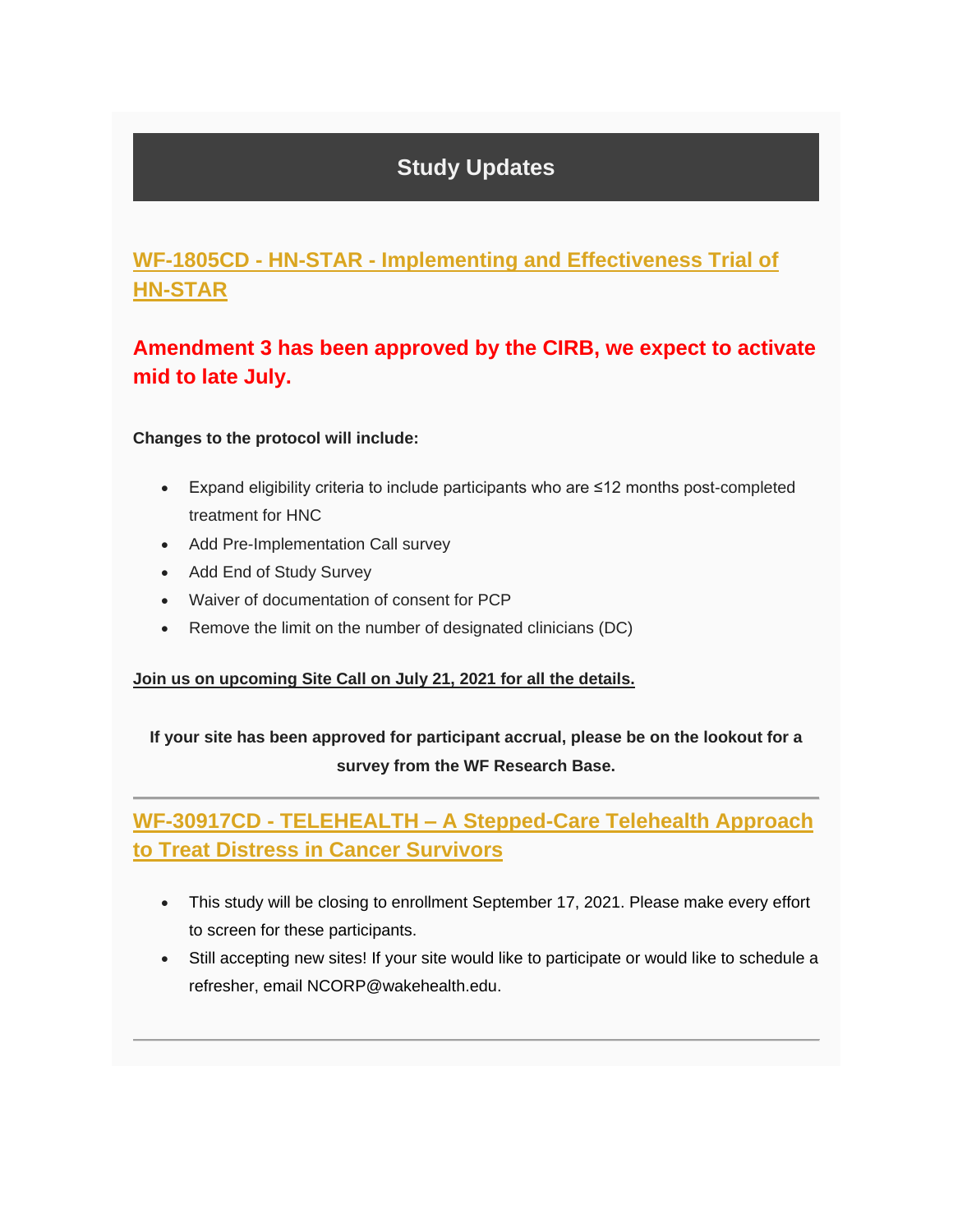**WF-97115 – ACUPUNCTURE - A Phase III Prospective Randomized Trial of Acupuncture for Treatment of Radiation-Induced Xerostomia in Patients with Head and Neck Cancer \*\*Closed to Enrollment\*\* Effective June 15, 2021**

We would like to thank all sites who have participated in this study. **We wanted to let you know that we closed this study to new patient enrollment effective June 15, 2021.** After this date, you will still be able to finish current patients on study per protocol. Let us know if you have any questions by emailing [NCORP@wakehealth.edu.](mailto:NCORP@wakehealth.edu)

#### **What's Next?**

- 1. Please keep this study active at your site until the WAKE NCORP Research Base gives your site permission to contact your IRB to closeout this study.
- 2. We ask that you still keep your data records for this study available until you have received notice from the WAKE NCORP Research Base that all data has been cleaned.
- 3. Your site may still be audited on this study for up to 3 years after your last patient completes the study.
- 4. When you are given permission to close at your site, please forward a copy of your IRB letter confirming your study's closure to [NCORP@wakehealth.edu](mailto:NCORP@wakehealth.edu)

#### **WF-97415 - UPBEAT - Understanding and Predicting Breast Cancer Events after Treatment**

#### **Resume Enrollment of Control Participants**

- Please continue your efforts towards screening and approaching eligible women to join this study. We especially need African-American women and women with a BMI > 26 in our control group.
- If there are any questions regarding WF-97415, please contact [NCORP@wakehealth.edu;](mailto:NCORP@wakehealth.edu) Attn: WF-97415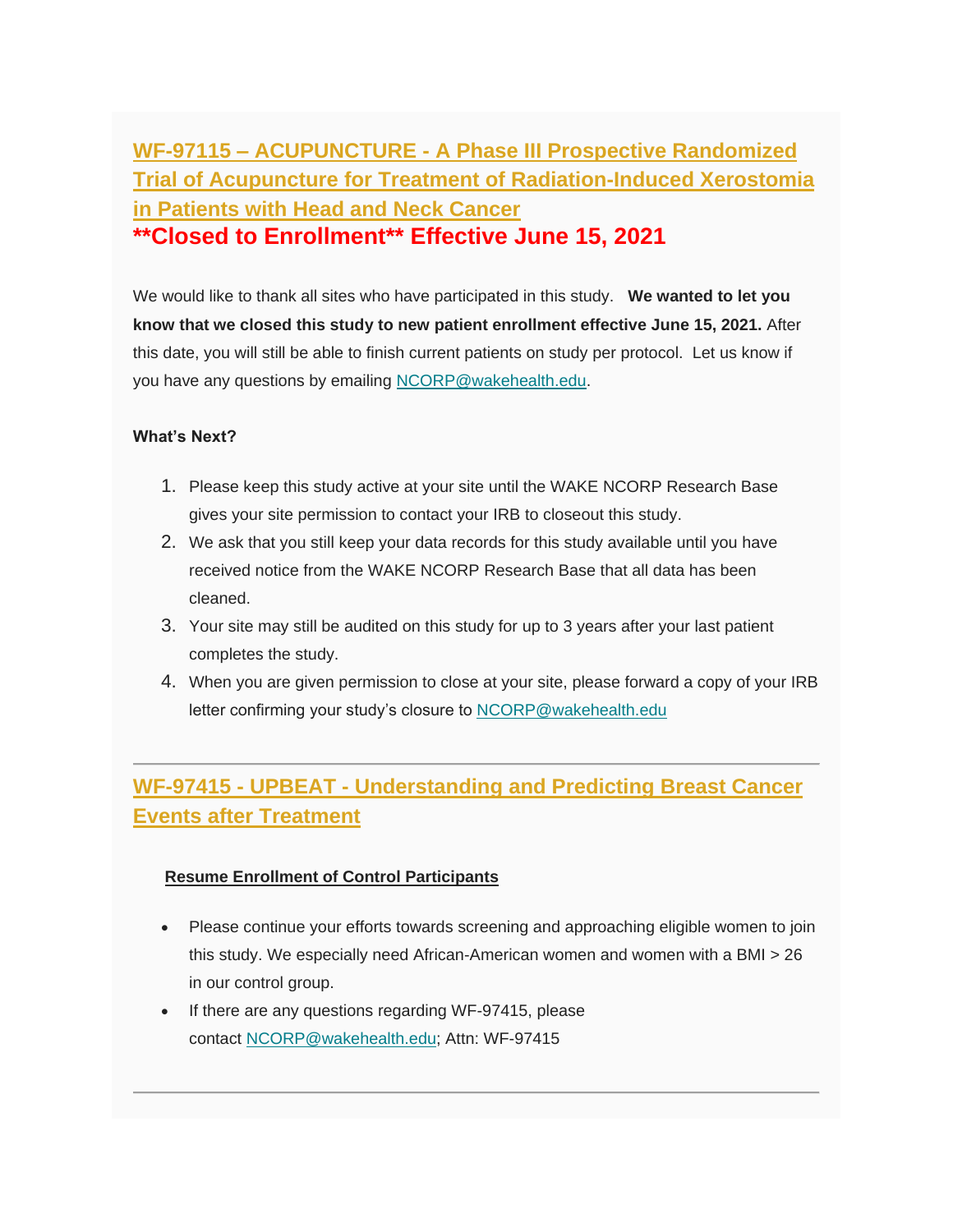### **WF-1806 - M&M - Myopenia and Mechanisms of Chemotherapy Toxicity in Older Adults with Colorectal Cancer (M&M)**

The Spanish versions of the following documents were posted on CTSU **Tuesday, June 22nd** , **2021.**

- **Consent Form**, Spanish, pvd 04.01.2021
- **FACT-G GP5 (Version 4)**, Spanish, pvd 04.01.2021 questionnaire

In addition, a **Protocol Note to File** dated 5/18/2021 is posted. This memo lists the Spanish documents from the previous protocol version 05.01.2021 that are still active, as there were no changes with this latest protocol amendment.

If there are any questions, please contact [NCORP@wakehealth.edu;](mailto:NCORP@wakehealth.edu) Attn: WF-1806.

**WF-1901 - IMPACTS - Internet Delivered Management of Pain Among Cancer Treatment Survivors Amendment 4, PVD 05/26/2021, Release Date 06/24/2021**

- **"IMPACTS - A New Beginning" –** Taped training webinar and video clips from 6/30/2021 are available on [WAKENCORP](https://wakencorp.phs.wakehealth.edu/) website. Go to *DASHBOARD / Videos.*
- The WF-1901 IMPACTS **Helpful Guide** has been updated to version 06/24/2021. This can be downloaded from the [WAKENCORP](https://wakencorp.phs.wakehealth.edu/) website. Go to *DASHBOARD / Protocol Documents / 1901-IMPACTS.*

The Office of Cancer Health Equity Presents: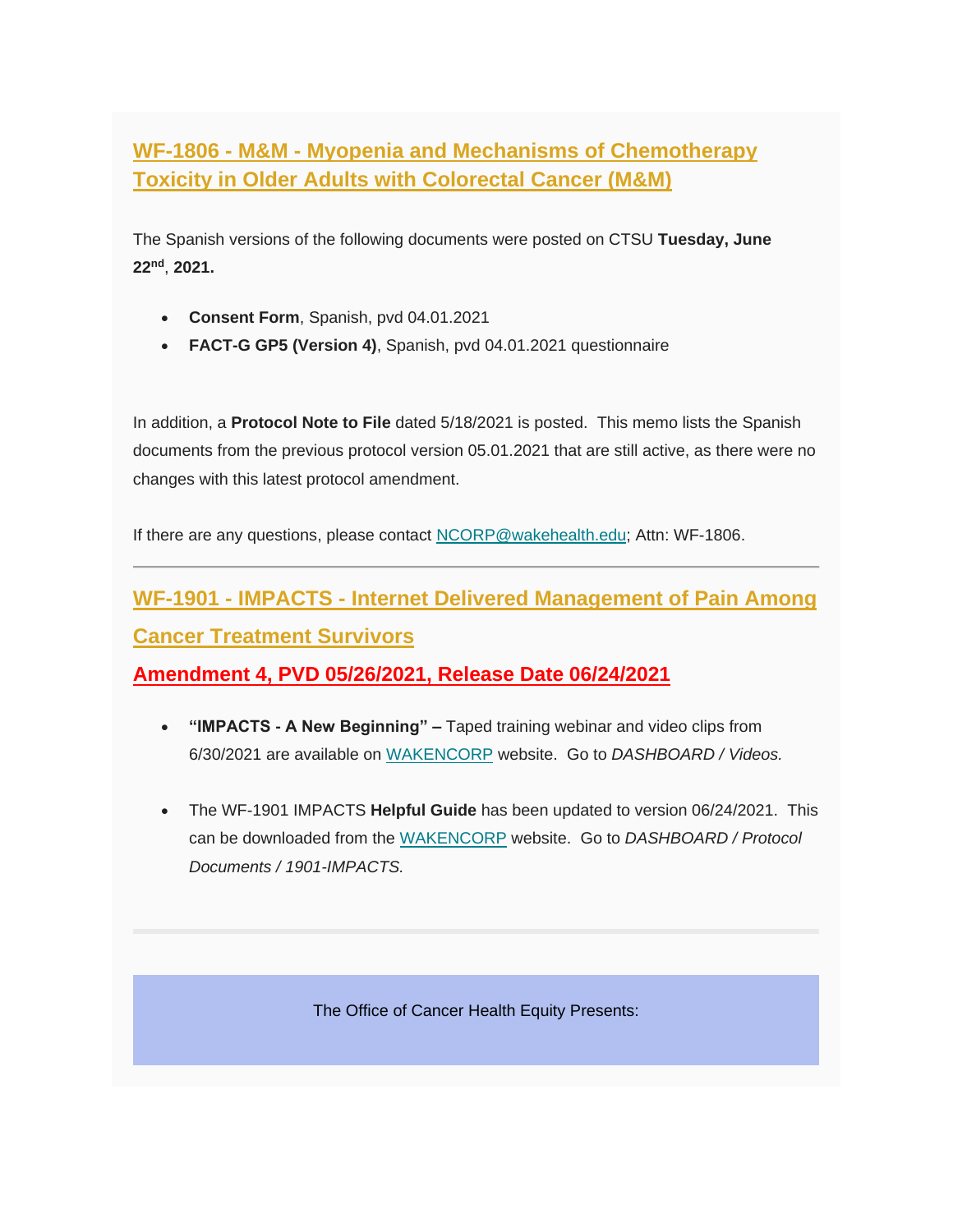The Office of Cancer Health Equity is proud to virtually host Dr. Shellie Ellis from KU Medical Center at The University of Kansas on **Thursday, July 15th at 12pm EST.** Dr. Ellis will give the following presentation: *Putting Rural Cancer Care Delivery on the Map: Capacity for Cancer Care Delivery Research in the NCI Community Oncology Research Program.* Dr. Ellis is passionate about evidence-based practice in cancer care delivery and using qualitative and quantitative research methodologies to improve the quality of care.

Please register for this event

here: <https://redcap.wakehealth.edu/redcapccc/surveys/?s=YFFA8CWALK>

Wake Forest NCORP Research Base and IDAPT Implementation Science and CCDR Seminar Series

> "Design Considerations for Implementation Science CCDR Trials" Emily Dressler, PhD and Sarah Birken, PhD **July 21st, 1-1:30 pm,** followed by a 15 min Q & A

For more information, please contact [NCORP@wakehealth.edu.](mailto:ncorp@wakehealth.edu)

#### **Important Dates and Reminders:**

## **Upcoming Site Calls**

**WF-1901 IMPACTS - Internet-delivered Management of Pain Among Cancer Treatment Survivors** July 14, 2021 at 2:30 PM EDT

**WF-1805CD – HN-STAR - Implementation and Effectiveness Trial of HN-STAR** July 21, 2021 at 3:00 PM EDT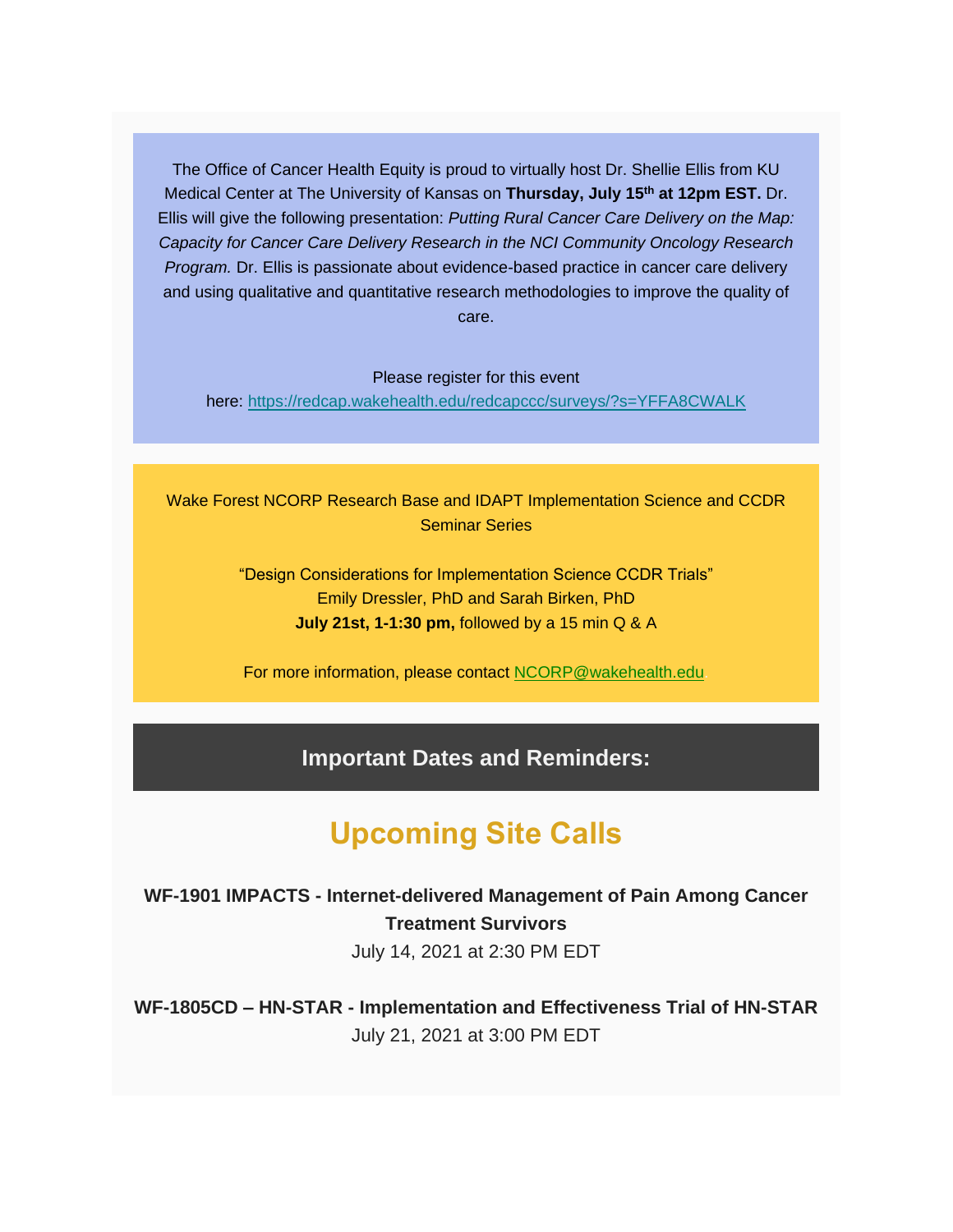### **WF-1802 PCW – Influence of Primary Treatment for Prostate Cancer on Work Experience**

July 20, 2021 at 1:30 PM EDT

**WF-30917CD – TELEHEALTH – A Stepped-Care Telehealth Approach to Treat Distress in Cancer Survivors**

July 26, 2021 at 4 PM

**WF-1801 - RAMIPRIL – A Single Arm, Pilot Study of Ramipril for Preventing Radiation-Induced Cognitive Decline in Glioblastoma (GBM) Patients Receiving Brain Radiotherapy** July 28, 2021 at 3:00 PM EDT

**WF-1806 - M&M - Myopenia and Mechanisms of Chemotherapy Toxicity in Older Adults with Colorectal Cancer**

August 11, 2021 at 2:30 pm EDT

If you would like to attend, but did not receive an invitation, please email [NCORP@wakehealth.edu](mailto:NCORP@wakehealth.edu)

## **Annual Meetings**

**2021 Annual Meeting October 4 – October 6, 2021** Renaissance Asheville, NC

**2022 Annual Meeting October 10 – October 12, 2022** Marriott Grand Dunes Myrtle Beach, SC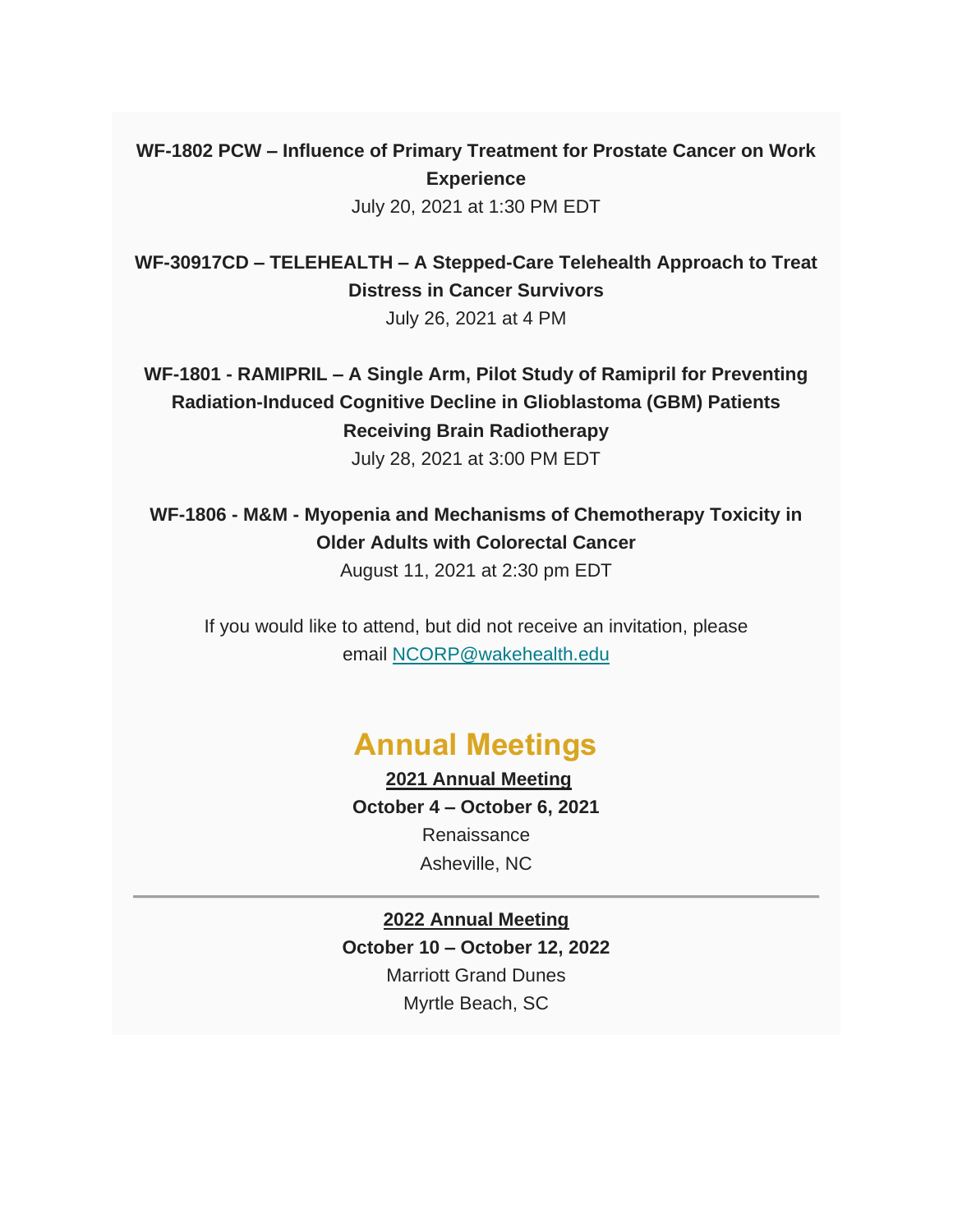#### **TRAVEL AWARDS FOR 2021 ANNUAL MEETING!**

**WF-1901 IMPACTS:** We will be awarding travel awards to the two highest accruing sites for all IMPACTS accruals between 3/19/2021 – 9/1/2021. These awards will cover hotel accommodations for 1 person per site.

**WF 30917CD TELEHEALTH: We need your help!** We are making **one final push** to successfully complete the Telehealth study and meet our goal of 90 participants by 9/17/2021. To add a little bit of competitive motivation, we are offering two **travel awards** to cover two nights hotel accommodations at the Wake Forest NCORP 2021 Annual Meeting (The Renaissance Hotel, Asheville, NC) to the two highest accruing sites for all **Telehealth accruals** between 2/11/2021 – 9/1/2021.

> **Top accruing sites so far: 1) MUSC with 4 2) Upstate with 3**

## **Audit Corner**

- **REDCap now notifies the user via email once a query is assigned. Please be sure to address all queries with 14 days.**
- **Ensure your site is activated before enrolling the first patient. Please contact** [NCORP@wakehealth.edu](mailto:NCORP@wakehealth.edu) **if you have any issues.**
- **When amendments are activated you can find information on re-consenting requirements on the CIRB approval letter for the amendment. Detailed information will also be included in Special Bulletins issued by the Wake Forest NCORP Research Base.**